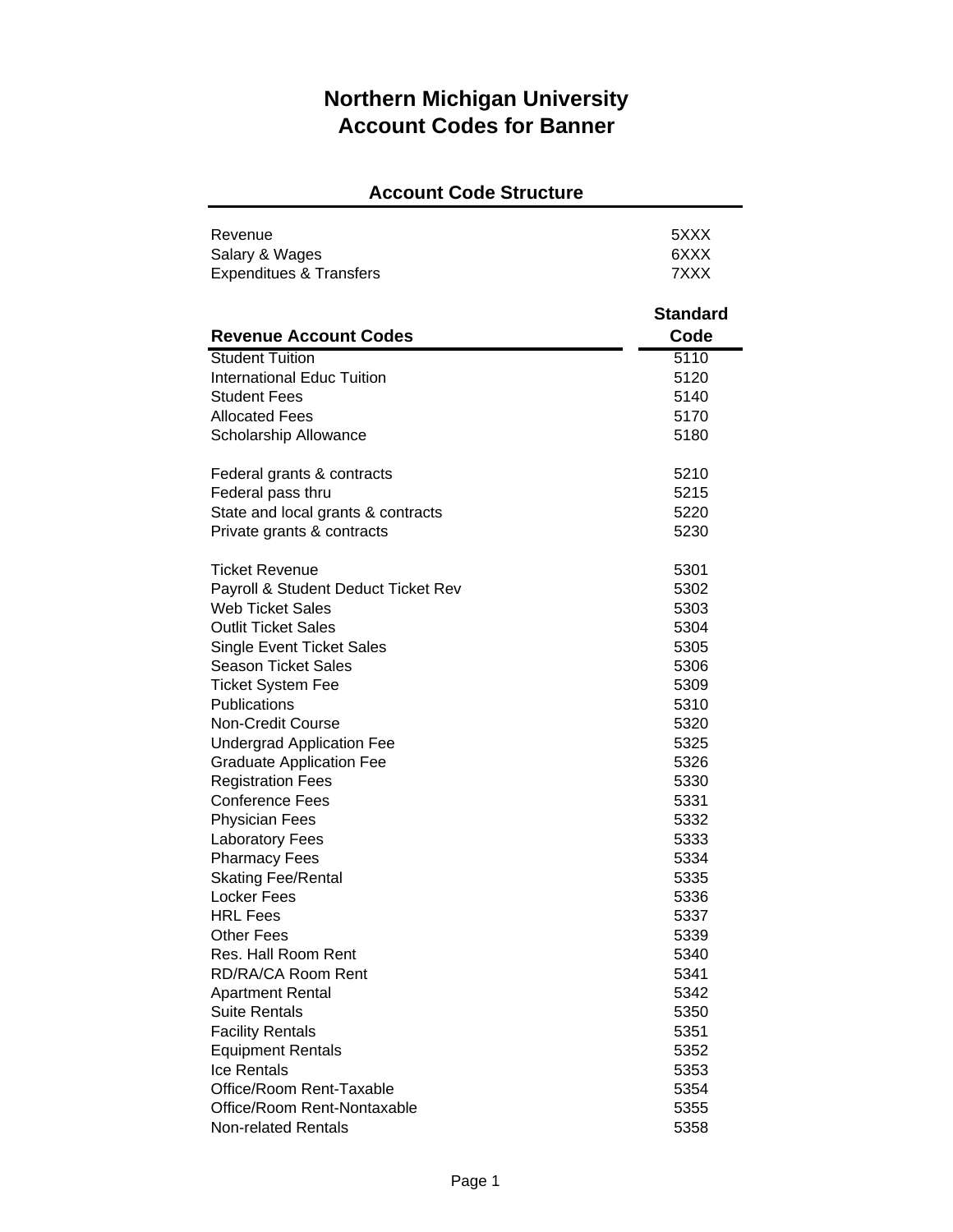|                                              | <b>Standard</b> |
|----------------------------------------------|-----------------|
| <b>Revenue Account Codes (cont.)</b>         | Code            |
| <b>Related Rentals</b>                       | 5359            |
| <b>Fines or Damages</b>                      | 5360            |
| Vending                                      | 5370            |
| Amusement/Video Vending                      | 5375            |
| <b>Material or Service</b>                   | 5400            |
| Stolen Computers - Deductible                | 5401            |
| Material or Service-Taxable                  | 5405            |
| General Merchandise                          | 5410            |
| General Books                                | 5411            |
| <b>New Course Books</b>                      | 5412            |
| <b>Used Course Books</b>                     | 5413            |
| Soft Goods                                   | 5414            |
| <b>Gift &amp; Novelties</b>                  | 5415            |
| Sundries                                     | 5416            |
| <b>Quick Copy</b>                            | 5420            |
| <b>Contract Printing</b>                     | 5421            |
| Copiers                                      | 5422            |
| <b>Medical Services</b>                      | 5430            |
| Long Distance Phone                          | 5440            |
| <b>Student Phone Charges</b>                 | 5441            |
| Phone-Other                                  | 5442            |
| Res Hall - Meals                             | 5450            |
| <b>Dining Dollars</b>                        | 5451            |
| <b>Fast Food/Concession Sales</b>            | 5452            |
| Sales-Employee Meals-RD/RA                   | 5453            |
| Other Food Sales Taxable                     | 5454            |
| Other Food Sales Non-Taxable                 | 5455            |
| Banquets/Parties/Conf-Taxable                | 5456            |
| Banquets/Parties/Conf-Non-Taxable            | 5457            |
|                                              | 5458            |
| Sales-Beverages<br>Miscellaneous-Non-Taxable |                 |
|                                              | 5500            |
| Miscellaneous-Taxable<br>50/50 Sales         | 5505            |
| Athletic Guarantees                          | 5510            |
|                                              | 5511            |
| <b>Athletic Pass Revenue</b>                 | 5512            |
| Memberships-External                         | 5520            |
| Memberships-Employee                         | 5521            |
| Memberships-Students                         | 5522            |
| <b>Walking Pass Revenue</b>                  | 5523            |
| <b>Guest Passes</b>                          | 5524            |
| Events                                       | 5530            |
| Programming                                  | 5531            |
| Advertising                                  | 5540            |
| Allow for Bad Debt                           | 5590            |
| <b>Budget Carryover</b>                      | 5592            |
| Cash Over (Short)                            | 5595            |
| Support from NMU                             | 5605            |
| <b>Emergency Loan Service Fee</b>            | 5610            |
| <b>Interest Earned on Loans</b>              | 5620            |
| Other Earn-Late Charges/Penalty Fee          | 5621            |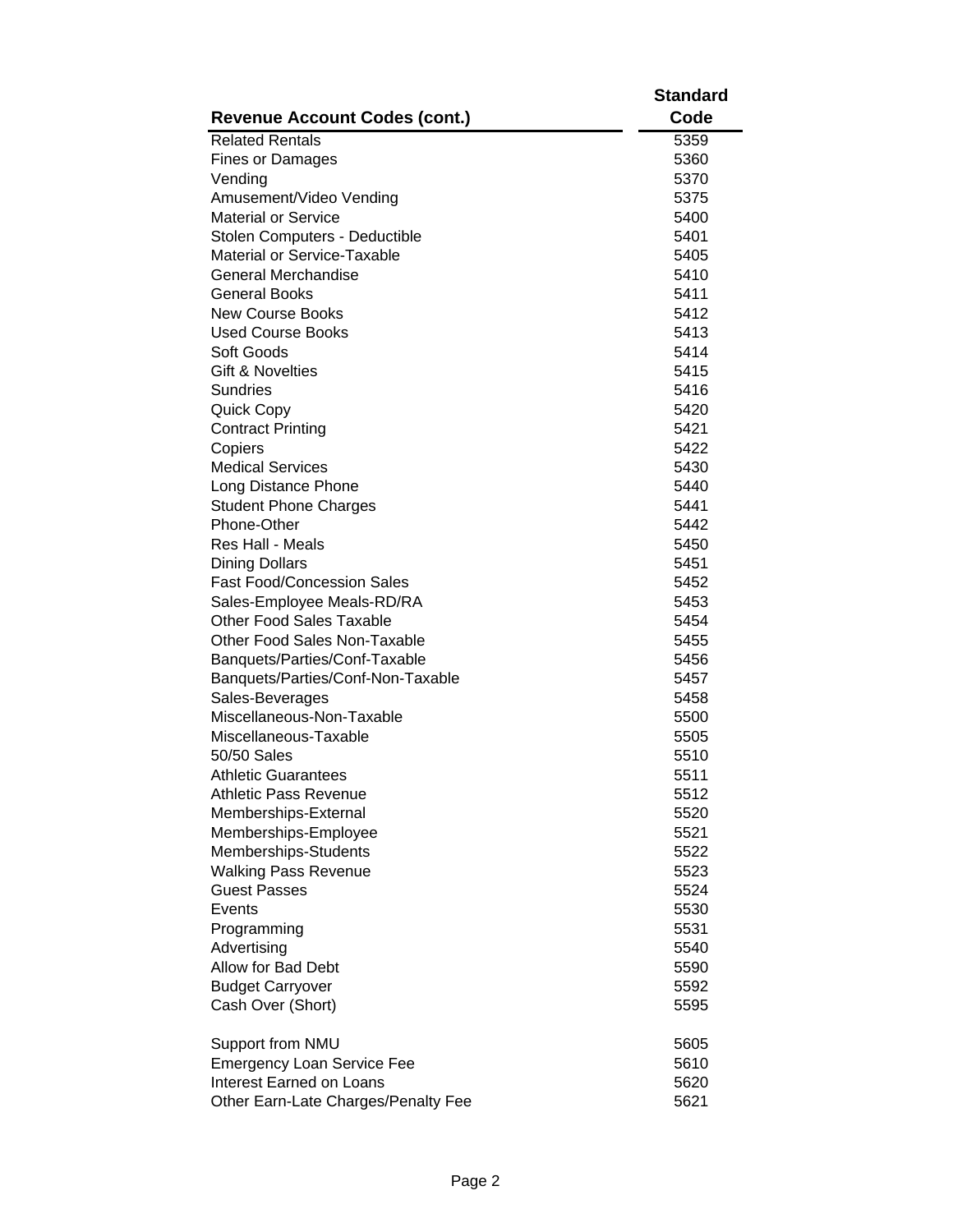| <b>Revenue Account Codes (cont.)</b>                    | <b>Standard</b><br>Code |
|---------------------------------------------------------|-------------------------|
| State Approp                                            | 5705                    |
| Gifts & Bequests                                        | 5755                    |
| Gifts-Stock                                             | 5760                    |
| Gifts-In Kind                                           | 5765                    |
| Gifts from NMU Dev. Fund                                | 5770                    |
|                                                         |                         |
| Interest Income                                         | 5801                    |
| Dividend Income                                         | 5802                    |
| Realized gain/losses                                    | 5803                    |
| Unrealized gain/losses                                  | 5804                    |
| <b>Endowment Income</b>                                 | 5805                    |
| <b>Transfer to Beneficiary</b>                          | 5806                    |
| <b>Investment Income Distributed</b>                    | 5855                    |
| Gain on Disposal of Asset                               | 5905                    |
| <b>Other Earnings-Miscellaneous</b>                     | 5910                    |
|                                                         |                         |
|                                                         | <b>Standard</b>         |
| <b>Salaries &amp; Wages Account Codes</b>               | Code                    |
| <b>Executive Management</b>                             | 6110                    |
| Senior Management                                       | 6120                    |
| Senior Administrator                                    | 6130                    |
| Deans                                                   | 6140                    |
| <b>Academic Department Heads</b>                        | 6150                    |
| Dept Head Release Time Acad Support                     | 6151                    |
| Dept Head Release Time-Contra                           | 6152                    |
| <b>Allocation of Dept Head Salaries</b>                 | 6153                    |
| Coaches                                                 | 6160                    |
| Faculty - Teaching                                      | 6210                    |
| <b>Allocated Salary-Research</b>                        | 6215                    |
| <b>Faculty PY Salary Adjustment</b>                     | 6219                    |
| <b>Allocated Salary-Public Service</b>                  | 6220                    |
| Alloc Salary-Academic Support                           | 6225                    |
| Alloc Salary-Instutional Support                        |                         |
|                                                         |                         |
|                                                         | 6230                    |
| Alloc Salary-Student Services                           | 6235                    |
| <b>Allocated Salary-Instruction</b>                     | 6240                    |
| Allocated Salary-Contra                                 | 6245                    |
| <b>Faculty Non-Teaching</b>                             | 6260                    |
| Faculty PY Non-Teaching                                 | 6261                    |
| <b>Faculty Overload</b>                                 | 6265                    |
| <b>Faculty Banked Time</b>                              | 6270                    |
| <b>Allocation of Faculty Salaries</b>                   | 6280                    |
| Jacobetti Center Instruc                                | 6310                    |
| Jacobetti Center Counselors<br>Jacobetti Center Adjunct | 6320<br>6330            |

Jacobetti Center Overload 6340 Jacobetti Center Adjunct Non-Credit 6345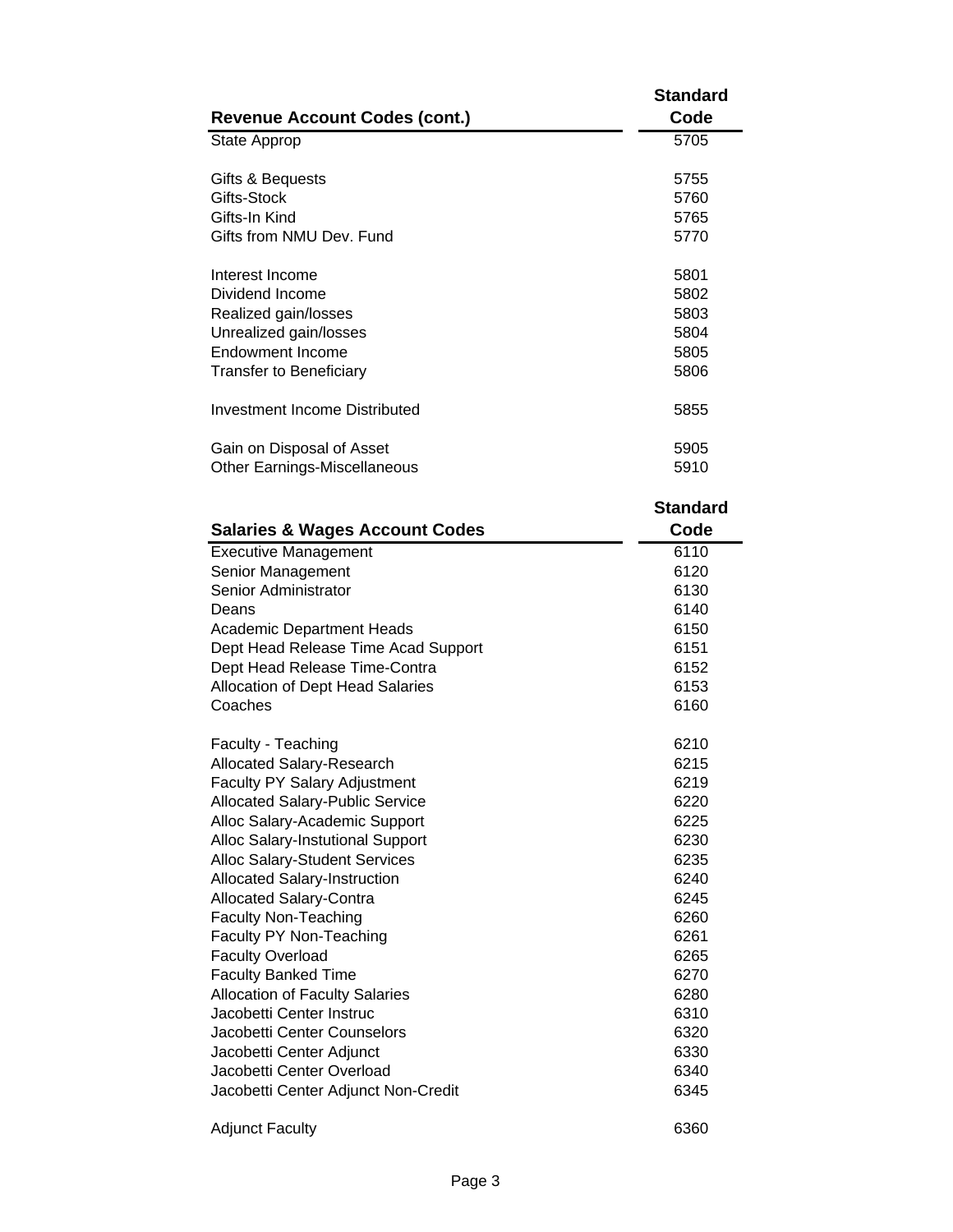|                                                   | <b>Standard</b> |
|---------------------------------------------------|-----------------|
| <b>Salaries &amp; Wages Account Codes (cont.)</b> | Code            |
| <b>Graduate Labor</b>                             | 6410            |
| <b>Graduate Assistant</b>                         | 6420            |
| Post Doc Fellows                                  | 6430            |
|                                                   |                 |
| Clerical/Technical                                | 6455            |
| CT PY Salary Adjustment                           | 6459            |
|                                                   |                 |
| <b>Food Service</b>                               | 6475            |
| Maint/Public Safety                               | 6480            |
|                                                   |                 |
| AP(UAW)                                           | 6510            |
| AP PY Salary Adjustment                           | 6519            |
|                                                   |                 |
| <b>SIP Payment</b>                                | 6521            |
|                                                   |                 |
| <b>Fringe Benefits</b>                            | 6610            |
| <b>Fringe Faculty Banked Time</b>                 | 6611            |
| <b>Employee Repayments</b>                        | 6612            |
| Fringe Fac Alloc-Research                         | 6615            |
| Fringe Fac Alloc-Public Service                   | 6620            |
| Fringe Fac Alloc-Academic Support                 | 6625            |
| Fringe Fac Alloc-Instut Support                   | 6630            |
| Fringe Fac Alloc-Student Service                  | 6635            |
| Fringe Fac Alloc-Instruction                      | 6640            |
| Fringe Benefits Allocated Dept Head               | 6645            |
| Fringe Faculty - AAUP                             | 6650            |
| <b>Fringe Differential Faculty</b>                | 6655            |
| <b>Established Labor Fringe Credit</b>            | 6690            |
| Est Labor Fringe Credit-PY ADJ                    | 6691            |
| <b>Employee Contributions</b>                     | 6695            |
| <b>Retiree Contributions</b>                      | 6696            |
| <b>COBRA Contributions</b>                        | 6697            |
| <b>Employee Reimbursements</b>                    | 6698            |
| <b>Student Labor</b>                              | 6710            |
| <b>Student Labor PY Wages</b>                     | 6719            |
| Student Labor College Work Study                  | 6720            |
| Student Labor College Wk Std PY Wage              | 6729            |
| Temporary Labor - Students                        | 6740            |
| Temp Labor - Students PY Wages                    | 6749            |
| Temp Labor-College Work Study                     | 6750            |
| Temp Labor-College Work Study PY                  | 6759            |
| <b>Temporary Augmentation</b>                     | 6760            |
| <b>Temporary Augmentation PY Wages</b>            | 6769            |
| <b>Temporary Substitute</b>                       | 6770            |
| Additional Compensation/Assignment                | 6780            |
| Add Comp/Assignment PY Wages                      | 6789            |
| Overtime                                          | 6790            |
| Overtime PY Wages                                 | 6799            |
| <b>Shift Differential</b>                         | 6800            |
| Longevity                                         | 6810            |
| <b>Retirement Differential</b>                    | 6820            |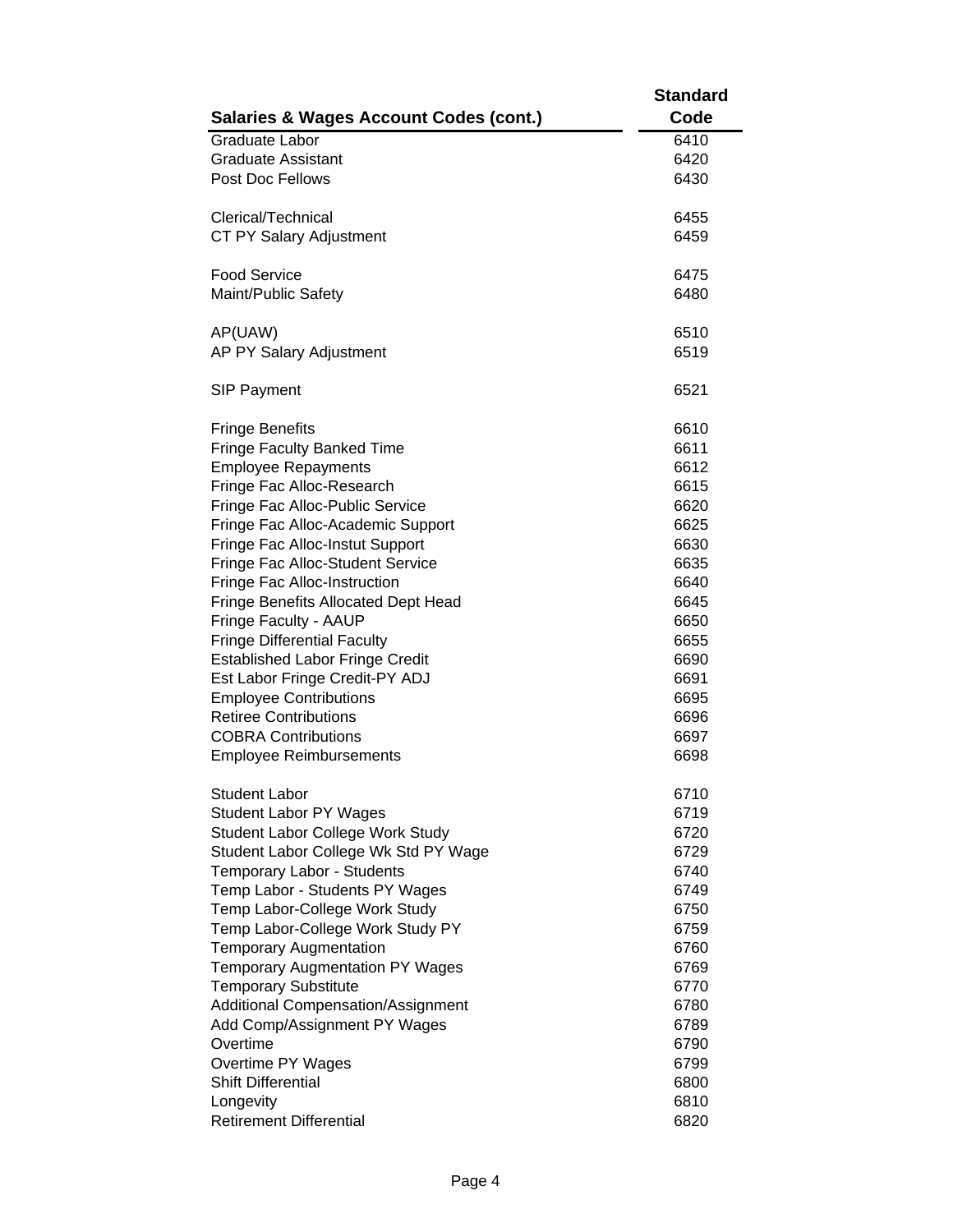|                                                        | <b>Standard</b> |
|--------------------------------------------------------|-----------------|
| <b>Salaries &amp; Wages Account Codes (cont.)</b>      | Code            |
| <b>Clothing Allowance</b>                              | 6830            |
| Merit/Bonus                                            | 6840            |
| Employee Meals (HRL)                                   | 6850            |
| <b>Employee Meals (Dining Services)</b>                | 6855            |
| <b>Employee Housing</b>                                | 6860            |
|                                                        |                 |
| <b>Temporary Fringe Benefits</b>                       | 6910            |
| <b>Fringe Benefit Credit</b>                           | 6950            |
| Supplies, Materials, and                               | <b>Standard</b> |
| <b>Contractual Service Account Codes</b>               | Code            |
| <b>Supplies</b>                                        |                 |
| Carryforward Budget Pool                               | 7110            |
| Carryforward Est. Labor                                | 7115            |
| <b>Office Supplies</b>                                 | 7120            |
| <b>Bldg &amp; Maint Supplies</b>                       | 7121            |
| <b>Custodial Supplies</b>                              | 7122            |
| <b>Education Supplies</b>                              | 7123            |
| <b>Concession Supplies</b>                             | 7124            |
| Kitchen Supplies                                       | 7125            |
| <b>Paper Product Supplies</b>                          | 7126            |
| <b>Medical Supplies</b>                                | 7127            |
| Lab Supplies                                           | 7128            |
| <b>Pharmacy Supplies</b>                               | 7129            |
| <b>Other Supplies</b>                                  | 7135            |
| <b>Credit Card</b>                                     | 7136            |
| Credit Card-Holiday Travel Clear                       | 7137            |
| Credit Card-AAA Clearing                               | 7138            |
| <b>Rentals/Leases</b>                                  |                 |
| Room Rental                                            | 7140            |
| <b>Equipment Rental</b>                                | 7141            |
| <b>Miscellaneous Rentals</b>                           | 7142            |
| <b>PC</b> Lease                                        | 7143            |
| Miscellaneous Lease                                    | 7144            |
| Fees                                                   |                 |
| <b>Copyright Fees</b>                                  | 7150            |
| <b>Program Acquistion Fees</b>                         | 7151            |
| Wells Fargo Bank Fees                                  | 7152            |
| <b>Bank One Fees</b>                                   | 7153            |
| Chip Fees                                              | 7154            |
| <b>Other Fees</b>                                      | 7155            |
| <b>Credit Card Fees</b>                                | 7156            |
| <b>Administrative Expenses</b><br><b>Admin Expense</b> | 7160            |
| Subscriptions                                          | 7161            |
| Memberships                                            | 7162            |
| Advertising                                            | 7163            |
| <b>Ticket Expense</b>                                  | 7164            |
| <b>Student Programming</b>                             | 7165            |
| <b>Other Collection Expense</b>                        | 7166            |
|                                                        |                 |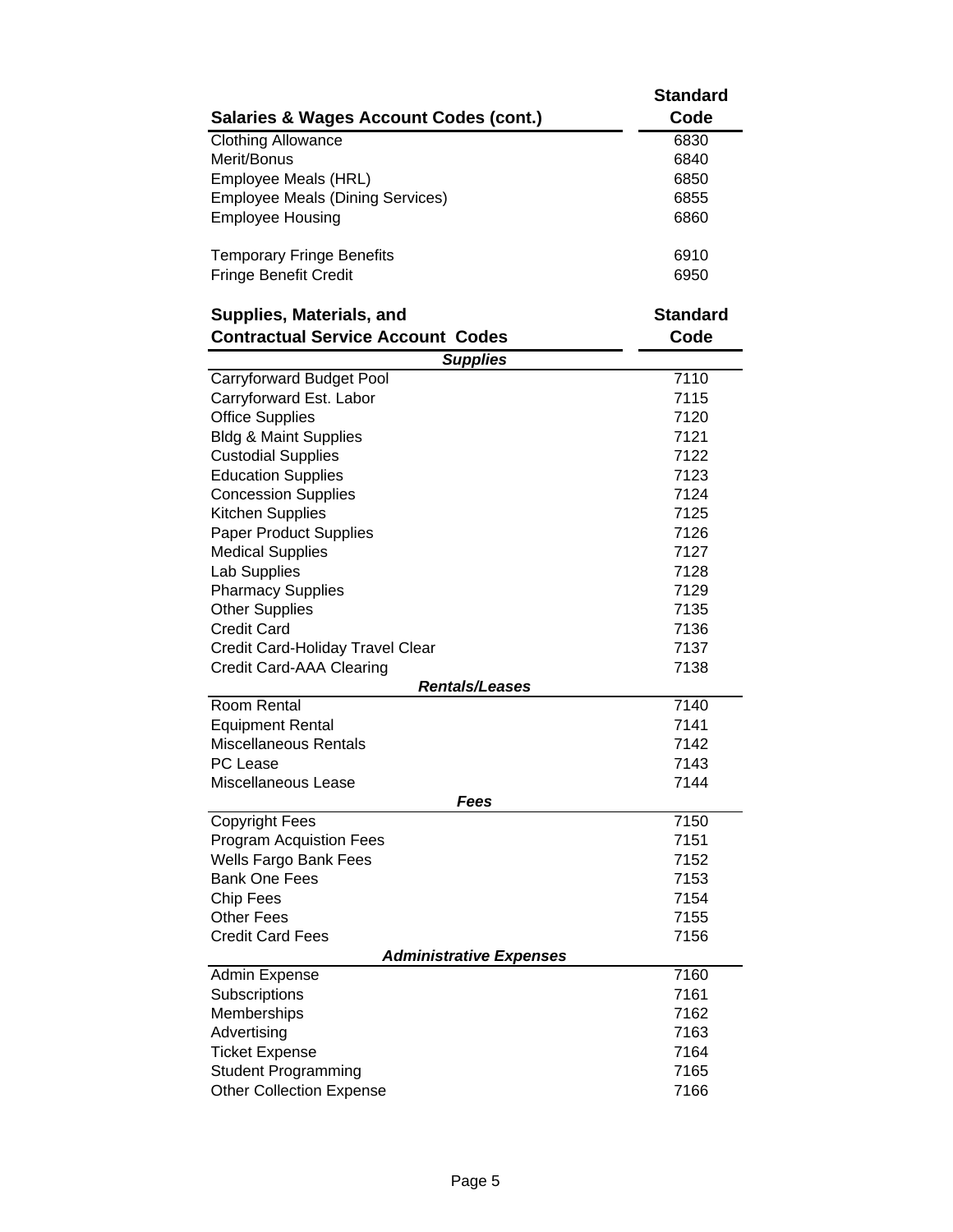| Supplies, Materials, and                                 | <b>Standard</b> |
|----------------------------------------------------------|-----------------|
| <b>Contractual Service Account Codes (cont.)</b>         | Code            |
| <i><b>Insurance</b></i>                                  |                 |
| Property Insurance                                       | 7170            |
| <b>General Liability Insurance</b>                       | 7171            |
| Error & OM Insurance                                     | 7172            |
| Vehicle Insurance                                        | 7173            |
| Other Insurance                                          | 7174            |
| <b>Indirect Cost</b>                                     |                 |
| <b>Indirect Cost</b><br><b>Services</b>                  | 7179            |
| Repairs & Maintenc                                       | 7180            |
| <b>Trades Labor</b>                                      | 7181            |
| <b>Trades Materials</b>                                  | 7182            |
| Software Maintenc                                        | 7183            |
| Asbestos Abatement                                       | 7184            |
| <b>Replacement Materials</b>                             | 7185            |
| Printing                                                 | 7190            |
| Postage & Shipping                                       | 7191            |
| <b>Professional Services</b>                             | 7192            |
| <b>Legal Services</b>                                    | 7193            |
| <b>LRC DIV Services</b>                                  | 7194            |
| <b>Computer Services</b>                                 | 7195            |
| <b>Network Access Serv</b>                               | 7196            |
| <b>Other Services</b>                                    | 7199            |
| Scholarships                                             |                 |
| Scholarships                                             | 7200            |
| Scholarships - Deferred                                  | 7201            |
| <b>Travel, Group &amp; Guest Expenditures</b>            |                 |
| <b>Faculty Travel/Conf</b><br><b>Student Travel/Conf</b> | 7300            |
| <b>Staff Travel/Conf</b>                                 | 7305<br>7310    |
| <b>President Travel/Conf</b>                             | 7315            |
| Univ Guest Expense                                       | 7330            |
| Mileage/Motor Pool Charges                               | 7335            |
| <b>Group Expenses</b>                                    | 7340            |
| <b>Charter Transportation</b>                            | 7345            |
| Group Meals-Internal                                     | 7350            |
| <b>Group Meals-External</b>                              | 7355            |
| <b>BOT-Transportation</b>                                | 7380            |
| <b>BOT-Meals</b>                                         | 7385            |
| <b>BOT-Lodging</b>                                       | 7390            |
| <b>Utilities</b>                                         |                 |
| Telephone                                                | 7400            |
| <b>Utilities</b>                                         | 7401            |
| <b>Fuel Oil</b>                                          | 7402            |
| <b>Natural Gas-Heating</b>                               | 7403            |
| <b>Natural Gas</b>                                       | 7404            |
| Electricity                                              | 7405            |
| <b>Water/Sewer</b>                                       | 7406            |
| <b>Strom Sewer</b>                                       | 7408            |
| Landfill                                                 | 7409            |
| <b>Heating Plant</b>                                     | 7410            |
| Transfers to NMU                                         | 7470            |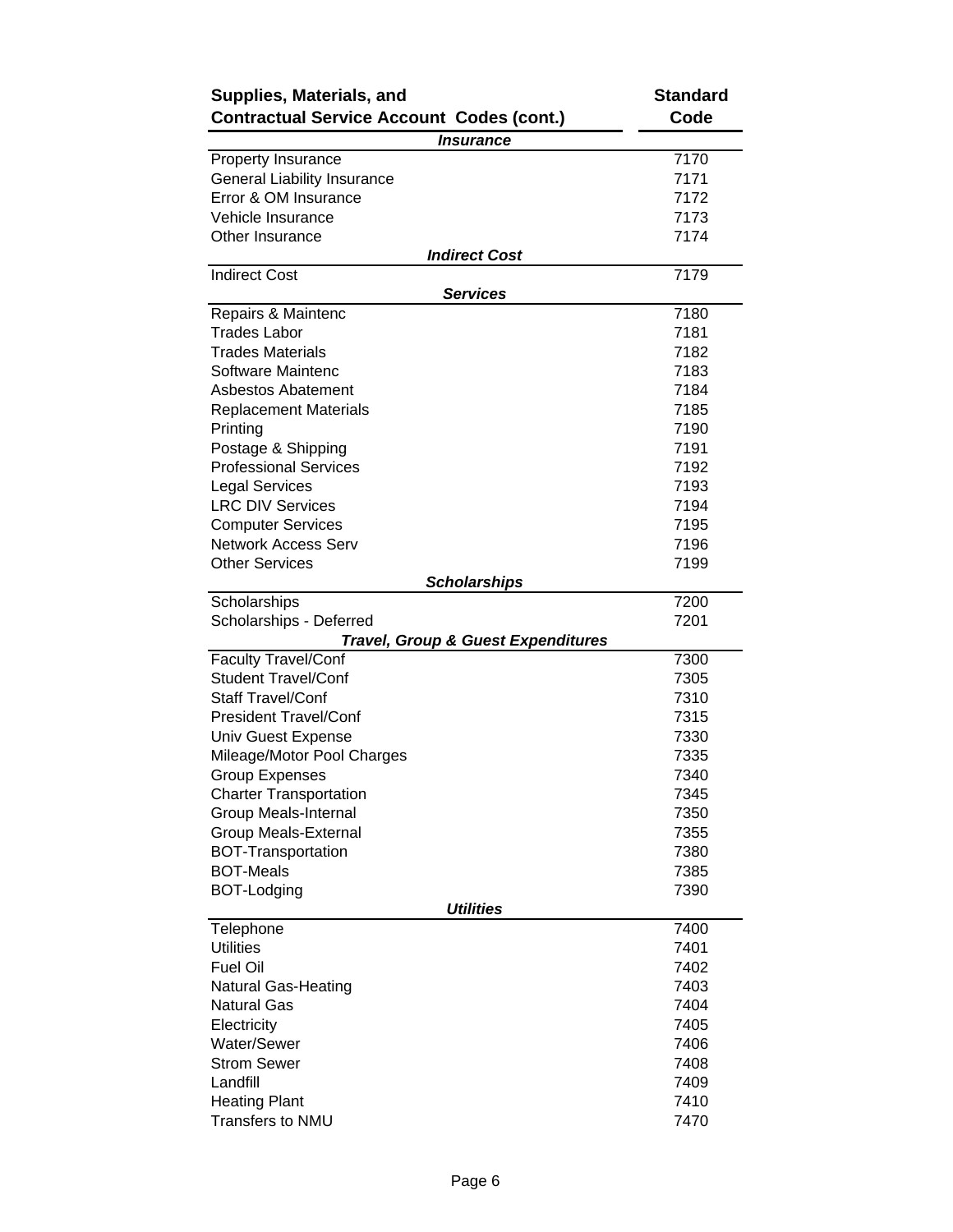| Supplies, Materials, and                         | <b>Standard</b> |
|--------------------------------------------------|-----------------|
| <b>Contractual Service Account Codes (cont.)</b> | Code            |
| <b>Claims &amp; Payments</b>                     |                 |
| Claims & Payments                                | 7500            |
| Stop Loss                                        | 7501            |
| <b>Health Insurance Admin Fees</b>               | 7502            |
| <b>SS &amp; Blue Cross Fees</b>                  | 7503            |
| Reimbursement                                    | 7504            |
| TIAA & HC Fees                                   | 7505            |
| <b>MPSERS Fees</b>                               | 7506            |
| <b>UAL Fees</b>                                  | 7507            |
| <b>Retirees Health Fees</b>                      | 7508            |
|                                                  | <b>Standard</b> |
| <b>SMCS External Expenditure Credits</b>         | Code            |
| Misc. External Expenditure Credit                | 7601            |
|                                                  | <b>Standard</b> |
| <b>Equipment</b>                                 | Code            |
| Equip & Furnishings                              | 7655            |
| <b>Capitalized Equipment</b>                     | 7656            |
| <b>Liibrary Acquisitions</b>                     | 7660            |
| E-Books                                          | 7661            |
| Periodicals                                      | 7662            |
| <b>Access Services</b>                           | 7663            |
| <b>Approval Books</b>                            | 7664            |
| Firm Books                                       | 7665            |
| <b>NTAS</b>                                      | 7666            |
| <b>Standing Orders</b>                           | 7667            |
| <b>Electronic Serials</b>                        | 7668            |
| Audiovisual                                      | 7669            |
|                                                  | <b>Standard</b> |
| <b>Cost of Goods Sold</b>                        | Code            |
| <b>Cost of Goods Sold</b>                        | 7705            |
| <b>COGS General Merchandise</b>                  | 7710            |
| <b>COGS General Books</b>                        | 7711            |
| <b>COGS New Course Bks</b>                       | 7712            |
| <b>COGS Used Course Bks</b>                      | 7713            |
| <b>COGS Soft Goods</b>                           | 7714            |
| <b>COGS Gifts &amp; Novelties</b>                | 7715            |
| <b>COGS Sundries</b>                             | 7716            |
| Cost of Food                                     | 7720            |
| Cost Of Beverages                                | 7725            |
|                                                  | <b>Standard</b> |
| <b>Plant Fund</b>                                | Code            |
| Architect & Engineer                             | 7751            |
| <b>General Contractor</b>                        | 7752            |
| <b>Mechanical Contractor</b>                     | 7753            |
| <b>Electrical Contractor</b>                     | 7754            |
| Supervision                                      | 7755            |
| Land & Other                                     | 7756            |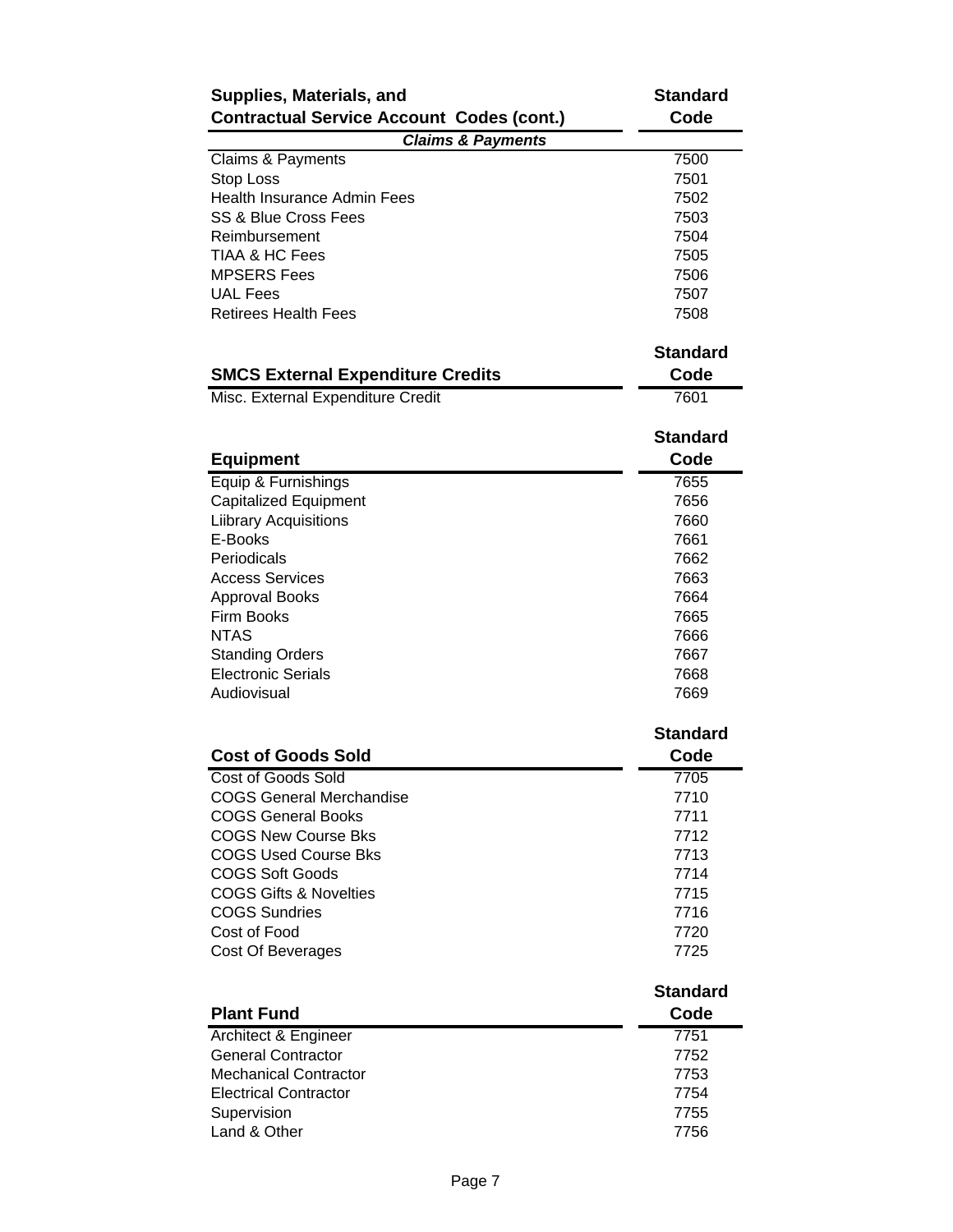|                                      | <b>Standard</b>         |
|--------------------------------------|-------------------------|
| <b>Plant Fund (cont.)</b>            | Code                    |
| <b>Fixed Equipment</b>               | 7757                    |
| Depreciation                         | 7759                    |
|                                      | <b>Standard</b>         |
| <b>Contingency</b>                   | Code                    |
| Contingencies                        | 7799                    |
|                                      |                         |
| <b>Expenditure Credits</b>           | <b>Standard</b><br>Code |
| Miscellaneous Internal Rev           | 7805                    |
| <b>Indirect Cost Revenue</b>         | 7810                    |
| Misc. External Expenditure Credit    | 7815                    |
| <b>Ticket Sales Internal</b>         | 7820                    |
| Non-Credit Course Internal Rev       | 7825                    |
| <b>Registration Fees Internal</b>    | 7830                    |
| <b>Conference Fees Internal</b>      | 7831                    |
| Physician Fees Internal              | 7832                    |
| Lab Fees Internal                    | 7833                    |
| Pharmacy Fees Internal               | 7834                    |
| <b>Skating Fee/Rental Internal</b>   | 7835                    |
| Locker Fees Internal                 | 7836                    |
| Other Fees Internal                  | 7837                    |
| <b>Res Hall Internal Room Rent</b>   | 7840                    |
| <b>Facility Rental Internal</b>      | 7841                    |
| <b>Equip Rental Internal</b>         | 7842                    |
| Ice Rental Internal                  | 7843                    |
| Office/Room Rent Internal            | 7844                    |
| Fines or damages Internal            | 7845                    |
| <b>Material or Services Internal</b> | 7850                    |
| <b>General Merch Internal</b>        | 7851                    |
| <b>General Books Internal</b>        | 7852                    |
| <b>New Course Bks Internal</b>       | 7853                    |
| <b>Used Course Bks Internal</b>      | 7854                    |
| Soft Goods Internal                  | 7855                    |
| Gift & Novelties Internal            | 7856                    |
| Sundries Internal                    | 7857                    |
| Quick Copy Internal                  | 7860                    |
| <b>Contract Printing Internal</b>    | 7861                    |
| Copiers Internal                     | 7862                    |
| <b>Engraving Internal</b>            | 7863                    |
| <b>Other Printing Internal</b>       | 7864                    |
| <b>Medical Services Internal</b>     | 7870                    |
| Long Distance Internal               | 7875                    |
| Other Phone Internal                 | 7876                    |
| <b>Fast Food/Concession Internal</b> | 7877                    |
| Sales-Employ Meals Internal          | 7880                    |
| <b>Other Internal Food Sales</b>     | 7881                    |
| Banquets/Parties/Conf Internal       | 7882                    |
| Beverages Internal                   | 7883                    |
| Memberships Internal                 | 7890                    |
| <b>Guest Passes Internal</b>         | 7891                    |
|                                      |                         |